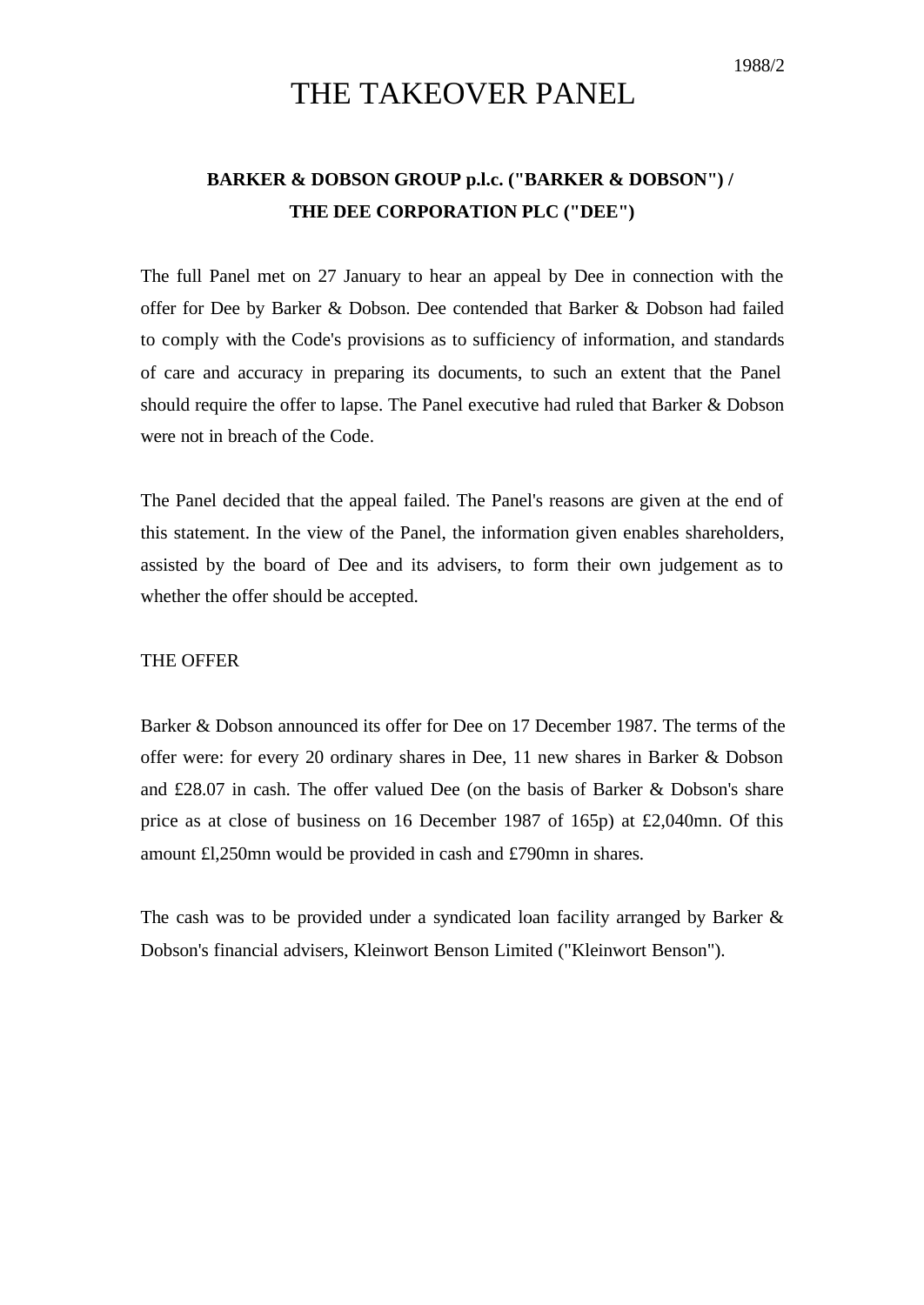#### THE CODE

General Principles 4 and 5, which are given more detailed effect in Rules 23.1 and 23.2, in essence require that sufficient information must be given to shareholders to enable them to reach a properly informed decision and that there must be sufficient time for the shareholders to reach that decision. This requires that no relevant information should be withheld from them. The obligation of the offeror towards the shareholders of the offeree company is no less than the offeror's obligation towards its own shareholders. Moreover, documents have to be prepared with the highest standards of care and accuracy, and information adequately and fairly presented. This full disclosure, involving as it does the offeree company receiving independent advice, is a fundamental element in the Code and must be stringently complied with.

It is extremely important that information should be clear; where appropriate, views may be expressed in strong terms. But it is equally important that tendentious or extravagant statements should be avoided. Such statements can confuse shareholders. In the present case the wording used in certain circulars and press releases was sufficiently strong to cause the executive to remind both parties of the need to avoid language which is not in compliance with Code standards.

In considering whether adequate information has been given, the Panel recognises that the dynamic of the exchanges between the parties has the effect of analysing and drawing to the attention of shareholders the impact and implications of information given. Sometimes there may be competing views of the effect of information, for example, as to the reliability of forecasts or the reality of assumptions made. In general, however, provided information is available for analysis it is for the shareholders to decide which of the arguments of the parties they prefer. In addition, the Panel places considerable weight on the responsibility statements made by boards of directors in regard to the contents of documents, and the general duty of financial advisers to ensure that documents comply with the standards of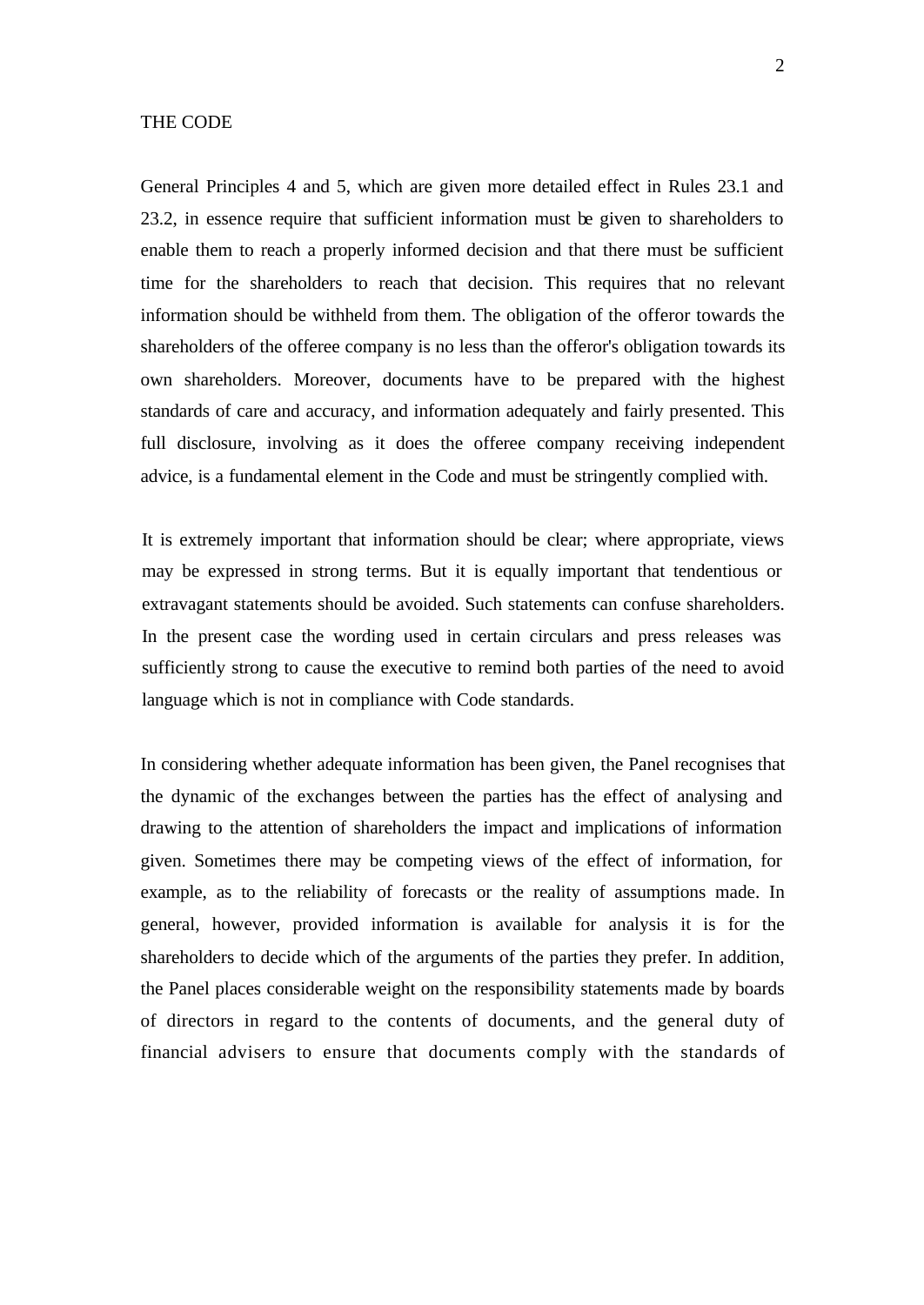the Code. In addition the Code requires the advisers to an offeror to confirm the availability of any cash necessary to satisfy full acceptance of the offer.

The offer was announced by press release on 17 December 1987. There was a brief reference in that press release that Kleinwort Benson, as advisers to Barker & Dobson, had arranged a syndicate of banks to provide loan facilities for the full amount of the cash element of the offer, with a further working capital facility. On 21 December the formal offer, including a letter to shareholders, was posted by Barker & Dobson. The Code recognises that a listed company offering securities as consideration must comply with the requirements of The Stock Exchange's Admission of Securities to Listing, generally known as the Yellow Book. This required Barker & Dobson to publish in its listing particulars a summary of the principal contents of each material contract entered into by any member of the group within the two years immediately preceding the publication of the listing particulars, to include particulars of dates, parties, terms and conditions. Under Rule 26 of the Code, copies of those material contracts are to be available for inspection during the offer period, and must be supplied to the other party. This recognises the importance of the role of the offeree's financial adviser in communicating to shareholders its views on the effect of those contracts.

In the case of this offer, the loan agreement was summarised in Barker  $\&$  Dobson's listing particulars which form part of the documents sent to shareholders. The summary contained details of the amounts of the facility, the interest rates, the repayment terms, the security to be given for the facility, the fees payable and certain undertakings. The agreement has been put on display in accordance with the requirements of the Code. The Stock Exchange had approved the listing particulars as complying with the requirements as to contents set out in the Yellow Book.

It is relevant to observe that throughout Barker & Dobson have been advised by Kleinwort Benson and, on legal issues, by Lovell White & King. Kleinwort Benson has been separately advised by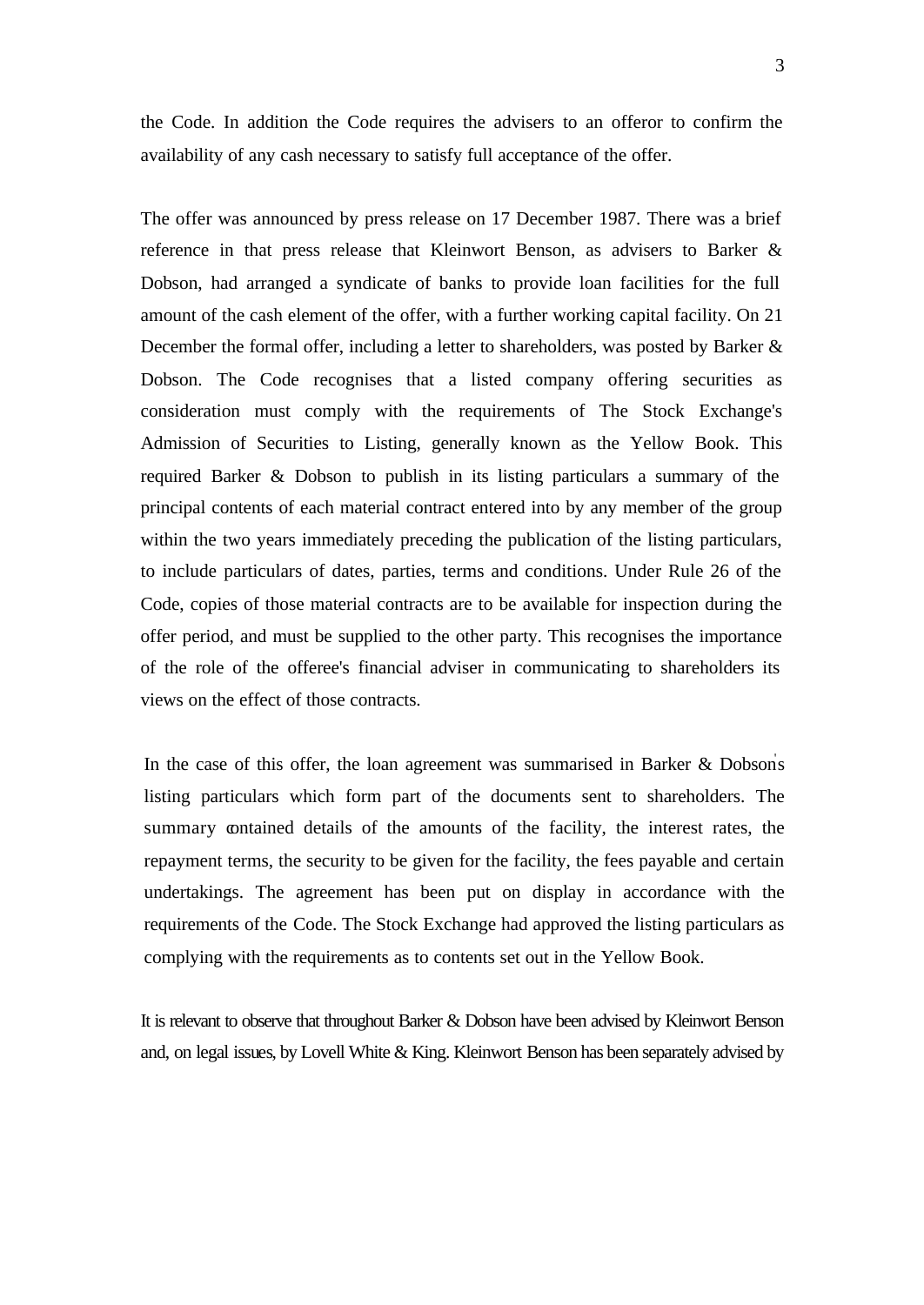Slaughter and May. Each of those firms of solicitors has confirmed that, in settling the listing particulars, proper consideration was given to Section 146(1) of the Financial Services Act 1986 which provides that listing particulars must contain:-

"all such information as investors and their professional advisers would reasonably require, and reasonably expect to find there, for the purpose of making an informed assessment of -

- (a) the assets and liabilities, financial position, profits and losses and prospects of the issuer of the securities; and
- (b) the rights attaching to those securities."

The offer document contained confirmation by Kleinwort Benson that:

"Kleinwort Benson is satisfied that the necessary resources are available to Barker & Dobson to enable it to satisfy the consideration under the offer in full." This reflects Rule 24.7 of the Code which provides:

"When the offer is for cash or includes an element of cash, the offer document must include confirmation by an appropriate third party (eg the offeror's bank or financial adviser) that resources are available to the offeror sufficient to satisfy full acceptance of the offer . . ."

Copies of the loan agreement were made available to Dee's advisers in accordance with the Code. This facilitates the duty of the advisers to the offeree company in analysing the information provided by the offeror and to assist the shareholders in interpreting that information. On 4 January, Dee wrote to its own shareholders advising them to reject the bid in terms which concluded with the statement that "your board and their financial advisers have judged the offer to be inadequate . . .".

On 5 January, Dee wrote to shareholders in Barker & Dobson. Appendix 1 to that letter contains criticisms by Deeof the financing arrangements, and indicates that Dee's advisers felt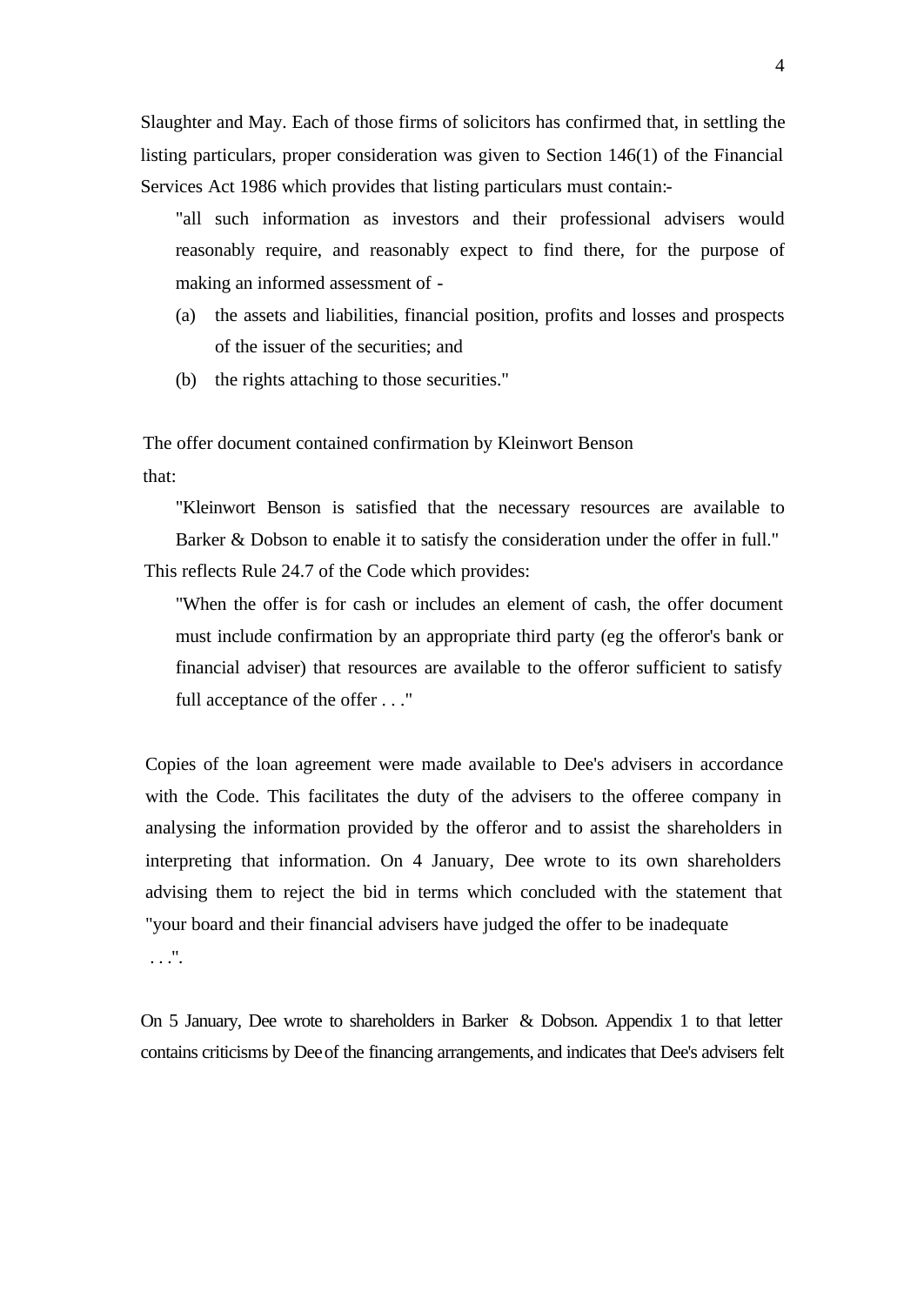able to draw shareholders' attention to the risks involved in those arrangements. A copy of this letter of 5 January was also sent to Dee shareholders who, from that day at latest, have therefore known the view their board and advisers took as to the consequences of accepting the Barker & Dobson offer.

On 14 January Dee wrote again to its shareholders. The thrust of this le tter was that Barker & Dobson would be in breach of two covenants in the loan agreement if it succeeded in its attempt to take over Dee. There was a further press release on 21 January maintaining the contention.

Barker & Dobson has responded to these statements by a number of press releases and circulars, and in particular by a press release issued on 17 January, in which it sets out its contentions as to why Barker & Dobson would not be in breach of the loan agreement if the bid were to succeed. Barker & Dobson also wrote fully to Dee's shareholders on 26 January, with details of its plans for the future of Dee's business.

### THE DECISION

Dee's complaint essentially stems from the nature of the financing arrangements of the bid, which makes the loan agreement and its terms of critical importance. Dee complained that its shareholders did not have sufficient information to judge the merits of the offer and that Barker & Dobson would necessarily be in breach of the borrowing covenant in the loan agreement once the bid became unconditional. Barker & Dobson, advised by Kleinwort Benson, contended that it had taken sufficient care in formulating the offer, that it would not be in breach of the loan agreement, and that it had complied with the information requirements of the Code.

It is not the task of the Panel to decide whether Dee shareholders should accept the Barker & Dobson bid. Where there are rival views on the effect of the information made available, shareholders have to decide for themselves which they would prefer. So the Panel will not debate the strength of the